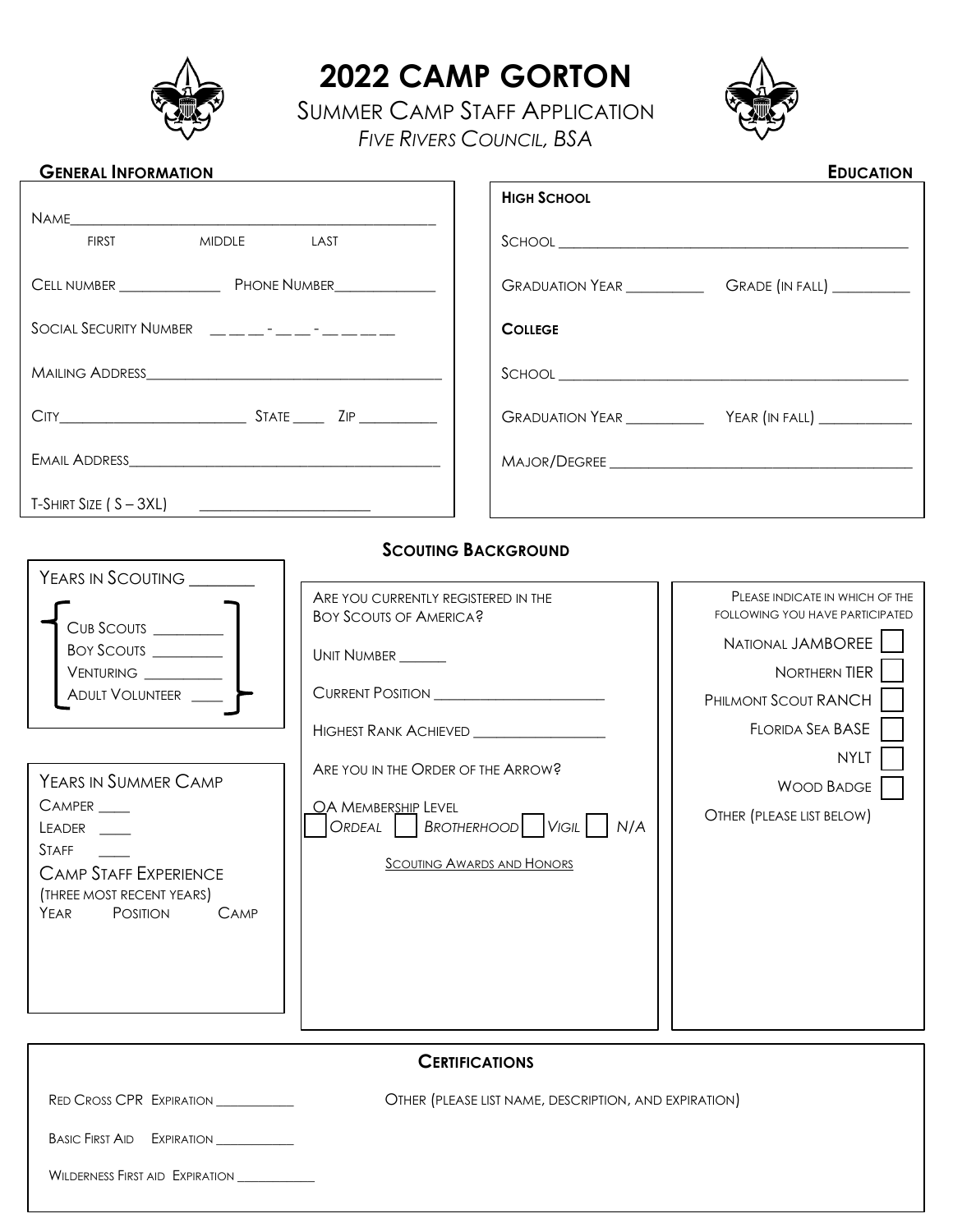|                                        | <b>STAFF POSITIONS &amp; AGE REQUIREMENTS</b>                                                                                                                                                      | <b>JOB PREFERENCES</b>                                                                                                                                                                                                                      |
|----------------------------------------|----------------------------------------------------------------------------------------------------------------------------------------------------------------------------------------------------|---------------------------------------------------------------------------------------------------------------------------------------------------------------------------------------------------------------------------------------------|
| +<br>の<br>$\mathbf{\Omega}$            | <b>Camp Director</b>                                                                                                                                                                               | 1:                                                                                                                                                                                                                                          |
| $\mathbf +$<br>$\overline{\mathsf{C}}$ | Program Director<br><b>Waterfront Director</b><br>Chaplain<br><b>Head Cook</b><br><b>Health Officer</b><br><b>Shooting Sports Director</b>                                                         | 2:<br>3:<br>I will meet the minimum age requirement for the<br>above choices by June 15, 2022. Yes $\boxed{\underline{\qquad}}$ No $\boxed{\phantom{1}}$                                                                                    |
| $\frac{+}{\infty}$                     | <b>Archery Director</b><br><b>Assistant Waterfront Director</b><br><b>Assistant Cook</b><br>Assistant Ranger<br>Commissioner<br><b>FYRE Director</b>                                               | <b>SCOUT OATH</b><br>On my honor I will do my best<br>To do my duty to God and my country<br>and to obey the Scout Law;<br>To help other people at all times;<br>To keep myself physically strong;<br>mentally awake, and morally straight. |
|                                        | <b>Dining Hall Steward</b><br><b>Nature Director</b><br><b>Handicraft Director</b><br><b>Scoutcraft Director</b><br><b>STEM Director</b><br>Trail to Eagle Director<br><b>Tradina Post Manager</b> | WHAT SPECIAL SKILLS OR QUALIFICATIONS DO YOU HOLD THAT<br>WILL CONTRIBUTE TO YOUR FIRST CHOICE?<br>Please list merit badges, jobs, trainings, or any experience you find relevant.                                                          |
| $\frac{+}{\infty}$                     | Archery Instructor<br>Waterfront Instructor<br><b>FYRE Instructor</b><br>Nature Instructor<br>Kitchen Staff                                                                                        |                                                                                                                                                                                                                                             |
|                                        | Handicraft Instructor<br>Scoutcraft Instructor<br><b>STEM Instructor</b><br>Shooting Sports Instructor<br><b>Clerk</b>                                                                             | <b>SCOUT LAW</b><br>A Scout is<br>trustworthy, loyal, helpful,<br>friendly, courteous, kind,<br>obedient, cheerful, thrifty,<br>brave, clean, and reverent.                                                                                 |
|                                        | Counselor-in-Training                                                                                                                                                                              | WHAT DO YOU EXPECT TO GAIN FROM BEING ON<br><b>CAMP STAFF AT SUNNY CAMP GORTON?</b>                                                                                                                                                         |
|                                        | <b>NATIONAL CAMP SCHOOL CREDENTIALS</b>                                                                                                                                                            |                                                                                                                                                                                                                                             |
|                                        |                                                                                                                                                                                                    |                                                                                                                                                                                                                                             |
|                                        |                                                                                                                                                                                                    |                                                                                                                                                                                                                                             |
|                                        | <b>BE PREPARED.</b>                                                                                                                                                                                |                                                                                                                                                                                                                                             |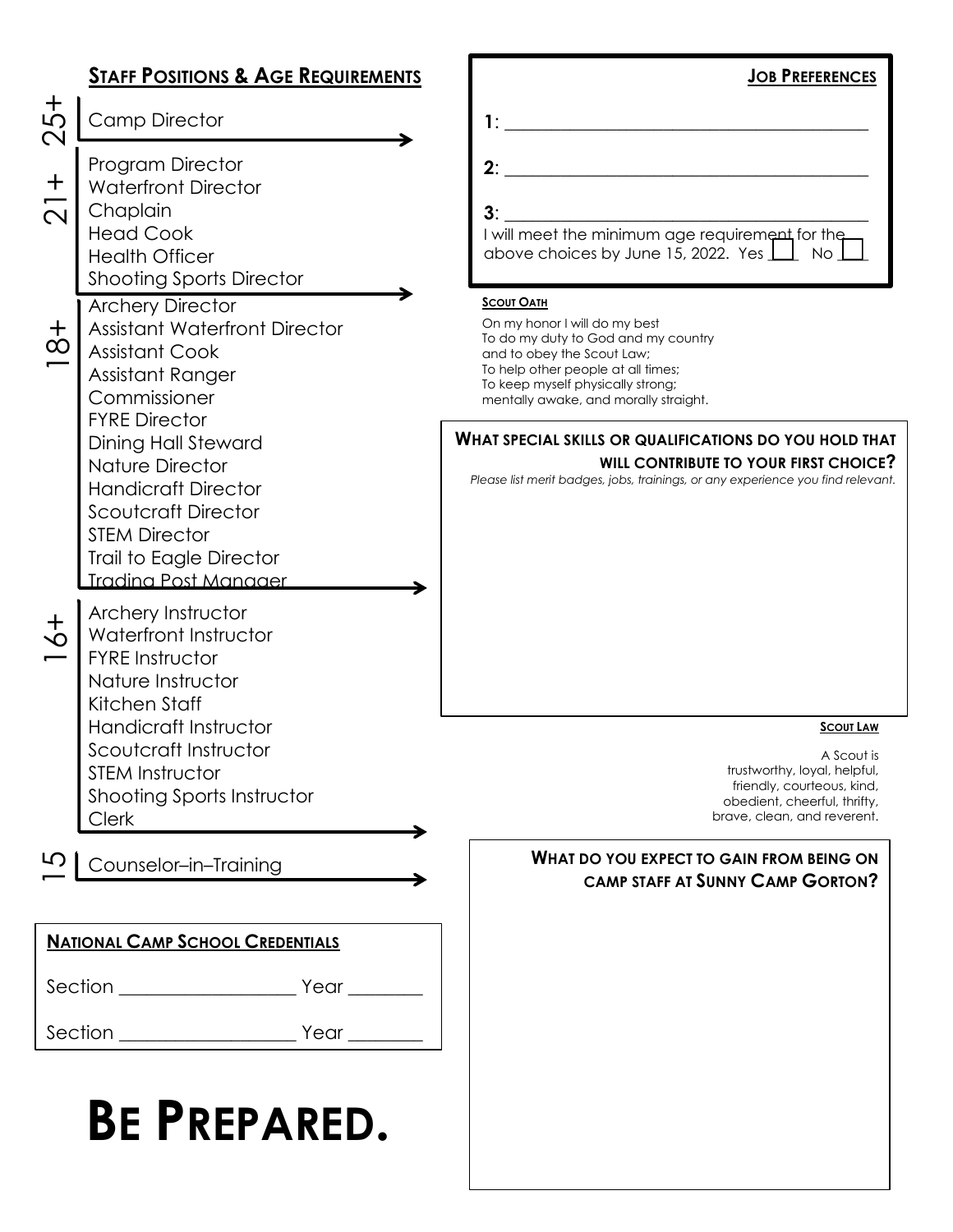#### **PREVIOUS EMPLOYMENT**

*CURRENT OR MOST RECENT*

| COMPANY                                              | <b>POSITION</b><br>SUPERVISOR COMPANY PHONE | Dates of Employment |  |  |
|------------------------------------------------------|---------------------------------------------|---------------------|--|--|
| <b>BRIEFLY LIST YOUR JOB RESPONSIBILITIES BELOW:</b> |                                             |                     |  |  |
|                                                      |                                             |                     |  |  |
|                                                      |                                             |                     |  |  |
|                                                      |                                             |                     |  |  |
|                                                      |                                             |                     |  |  |
| <b>REFERENCES</b>                                    |                                             |                     |  |  |

| Name | Relationship | Phone Number |
|------|--------------|--------------|
|      |              |              |
|      |              |              |
|      |              |              |
|      |              |              |
|      |              |              |
|      |              |              |
|      |              |              |
|      |              |              |

References *can* include Scout Leaders, Former Employers, Community Members, Church Leaders, Teachers, Club Supervisors, Coworkers, and other people who can vouch for your work ethic, dependability, and overall attitude.

References *cannot* include family members or current camp staff members.

### **REQUIRED DATES**

Staff Weekend: May  $6 - 8$  /June  $10 - 12$ 

*Senior Staff Report: Friday June 24 Junior Staff and CITs Report: Saturday June 25 Cub Scout Resident Camp: July 5 - 8 Boy Scout Week 1: July 10 – July 16 Boy Scout Week 2: July 17 – July 23 Boy Scout Week 3: July 24 – July 30* 

*Staff Closing Week: July 31 – August 3* 

*If hired, these are the dates of training, camp setup, program, and closing. Any conflicts must be cleared with the camp director as early as possible.* 

## **OTHER INFO**

Working on camp staff requires a great deal of flexibility in order to facilitate all aspects of the camp program and daily operations. If hired, you will be expected to fully contribute to all programs, assignments, work duties, and all other tasks as assigned by the camp administration.

Interviews for Camp Staff 2022 will begin in the late early 2021.